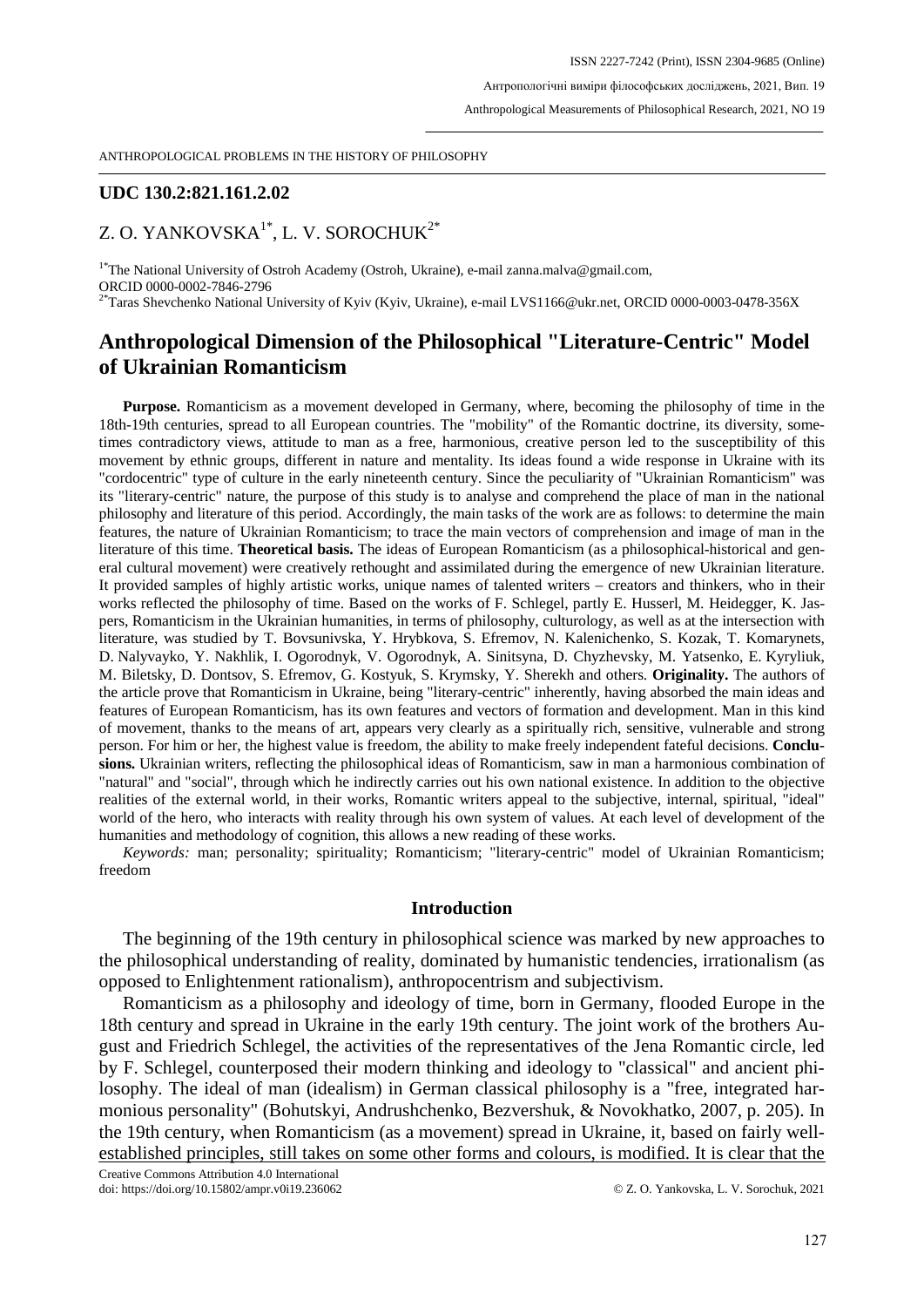formation of the Romantic worldview was greatly influenced by the German idealist philosophy, according to which, as M. Yatsenko (2005) noted, "the world (universe) is a living dynamic whole, in constant motion and change, in the struggle of contradictions, which in the synthesis act as its wealth" (authors' transl.) (p. 235). Romanticism became not just a denial of the old, but a response to the events and ideology of time. W. Busch wrote in this regard:

Romanticism is rightly considered a reaction to the decisive turn of the

New Age, the Great French Revolution, and especially the defeat of its absolute claims. It becomes in literature and art history a sign of a completely new phenomenon, which in its later conservative form will be seen as the antipode to everything classic. (authors' transl.) (Original quote: "Die Romantik, zu Recht verstanden als Reaktion auf den entscheidenden Einschnitt der Neuzeit, die Französische Revolution, besonders aber das Scheitern ihrer absoluten Ansprüche, wird in der Literatur – wie der Kunstgeschichte als das schlechthin Neue begriffen, das selbst in seiner späteren konservativen Ausprägung als antipodisch zu allem Klassischen gesehen wird"). (Busch, 1999, p. 39)

At this time, S. Kierkegaard, arguing with the Romantics about the concept of irony as "open dynamics of the world and knowledge" and turning to the "Socratic" irony "as an alternative", developed existentialism, which actualized the understanding of human existence as a unique spiritual person able to make a fateful choice and to be responsible for it, whatever the choice. V. Stetsenko (2010), analysing the works of the scientist, noted that for him "existence is the core of the human "Self", thanks to which the "Self" appears not just as a separate empirical individual and not as a "thinking mind" […], but as a specific unique personality" (authors' transl.) (p. 47).

The teachings of S. Kierkegaard were continued by F. Nietzsche, W. Dilthey, A. Bergson, E. Husserl, M. Heidegger, K. Jaspers, A. Camus, J.-P. Sartre and others. In the semantic field of existentialism, they raised the problems of subjectivity and individualism, which are also inherent in romanticism. According to I. Malyshivska and O. Trotsenko (2018), "the basis of existentialism is the problem of human existence, his inner world and the personal crisis in which he found himself" (authors' transl.) (p. 222). Man rethinks his own being and himself in this being. Existentialists considered freedom to be the greatest value in human life. According to them, its loss ("drama of freedom") causes tragic consequences. Therefore, in the period of the rise and development of Romanticism "the leading problem is the tragic fate of man, the cult of mental suffering, the sharp opposition to dream, ideal and reality" (Yatsenko, 2005, p. 237), which are the features of existentialism.

Creative Commons Attribution 4.0 International doi: https://doi.org/10.15802/ampr.v0i19.236062 © Z. O. Yankovska, L. V. Sorochuk, 2021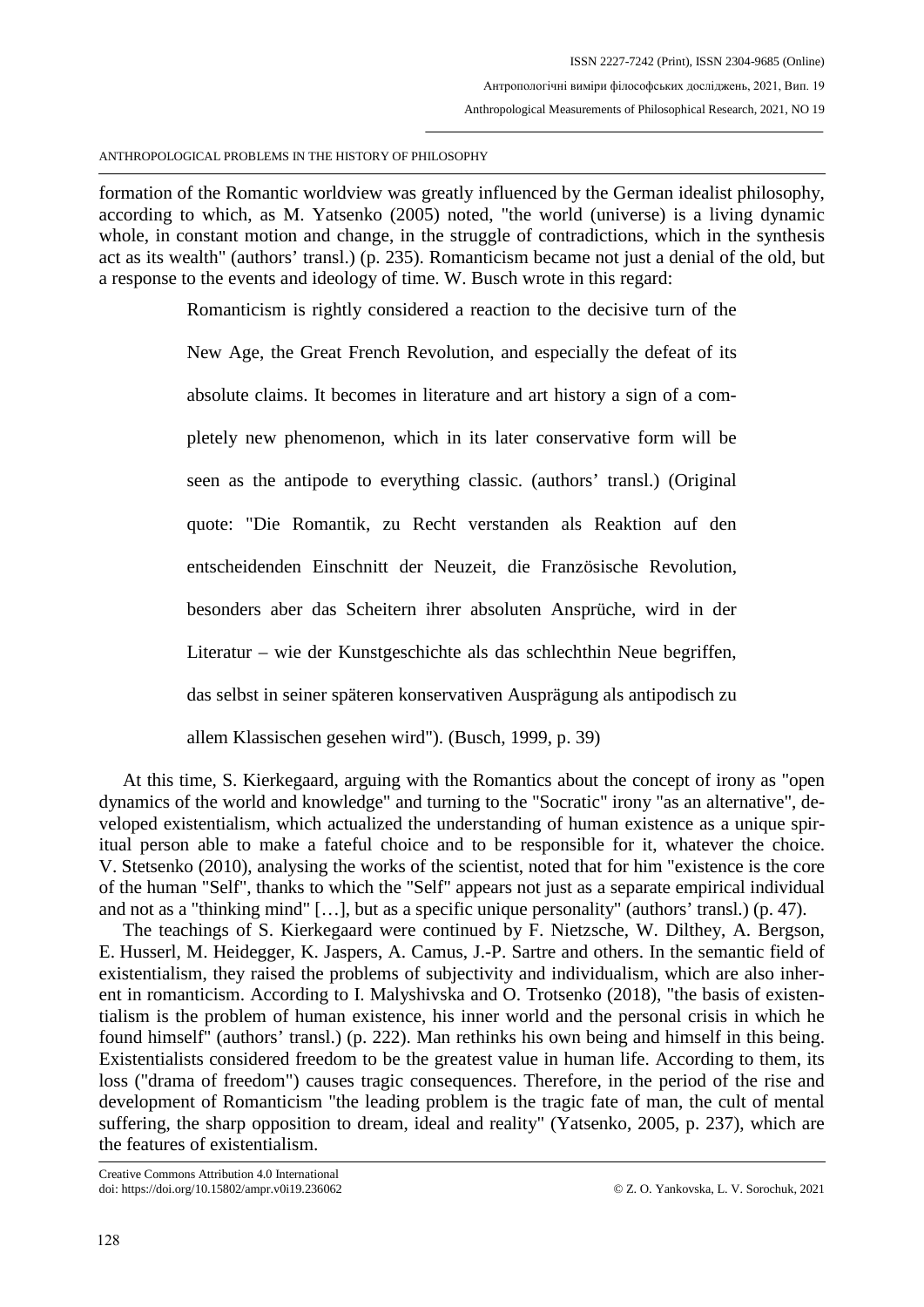Already A. Camus and J.-P. Sartre embodied this understanding of human existence in works of art, seeking to show and understand the reasons for the unhappiness of their heroes' lives. Their novels "The Stranger" (A. Camus) and "Nausea" (J.-P. Sartre) are considered to be the first classical examples of existentialist prose. This movement is the most fully represented in Ukrainian art by the works of writers of the 1920s and 1930s of the 20th century. (V. Pidmohylny, V. Domontovych, I. Bagryany, T. Osmachka, V. Barka, etc.). In literary criticism, reflections on the philosophical analysis of works of art are found in the works of M. Biletsky, D. Dontsov, S. Efremov, G. Kostyuk, S. Krymsky, S. Pavlychko, Y. Sherekh, and others. Obviously, within the current interdisciplinary research such a stream as "philosophy of literature" is up to date.

The ideas of European romanticism (as a philosophical-historical and cultural movement) were creatively rethought and assimilated even earlier, in the Romantic period of the emergence of new Ukrainian literature. It provided samples of highly artistic works, unique names of talented writers – creators and thinkers, who in their works reflected the philosophy of time.

Romanticism in the Ukrainian humanities from the point of view of philosophy, culturology, as well as at the intersection with literature, was studied by T. Bovsunivska, M. Bratasyuk, G. Verves, Y. Hrybkova, M. Zerov, S. Yefremov, N. Kalenichenko, S. Kozak, T. Komarynets, N. Krutykova, N. Mykhailovska, D. Nalyvayko, Y. Nakhlik, G. Nudha, I. Ogorodnyk, V. Ogorodnyk, E. Sverstyuk, A. Sinitsyna, D. Chyzhevsky, M. Yatsenko, E. Kyryliuk and others.

### **Purpose**

The purpose of this study is to analyse the philosophical "literary-centric" model of Ukrainian Romanticism in terms of its polysemantic and diverse human dimension. Accordingly, the main tasks of the work are as follows: to determine the main features, the nature of Ukrainian Romanticism; to trace the main vectors of comprehension and image of man in the literature of this time; to outline the assimilation of the ideas of European philosophy inherent in this movement, as well as the special features of Ukrainian Romanticism, embodied in literary works.

In the work, we resorted to such *methods* as analysis and synthesis, comparative and interdisciplinary methods, as well as historical-comparative method, the principle of historicism.

### **Statement of basic materials**

Ukrainian Romanticism is "literary-centric" inherently, because, due to the insufficient development of the actual philosophical doctrine, it is progressive writing that embodied the philosophy of time in the works of art, initiating a new period in the development of our literature in the late 18th – early 19th century. The literature works of Ukrainian authors are characterized by the set of features that are generally characteristic of the Romantic movement: irrationalism, lyricism (even if we talk about prose), the consonance of human existence with the existence of nature and national existence (appeal to folklore), reflection of feelings, idealization of human relations (resulting in emergence of a separate genre – idyll). But at the heart of these features there is a man, his or her life, character, daily routine, defeats and victories, sadness and joy. In the analysed period, the literature, its characters, approaches to their image change so much that T. Zhuzhgina-Allahverdian and S. Ostapenko (2020) propose to distinguish a separate branch in anthropological science – "Romantic anthropology", because, in their opinion, "the reflective man is represented by the Romantics not only in his "duality" and in the struggle with himself, but also in the diversity of relations with the world" (authors' transl.) (p. 166). M. Yatsenko aptly wrote about the human dimension of Romanticism: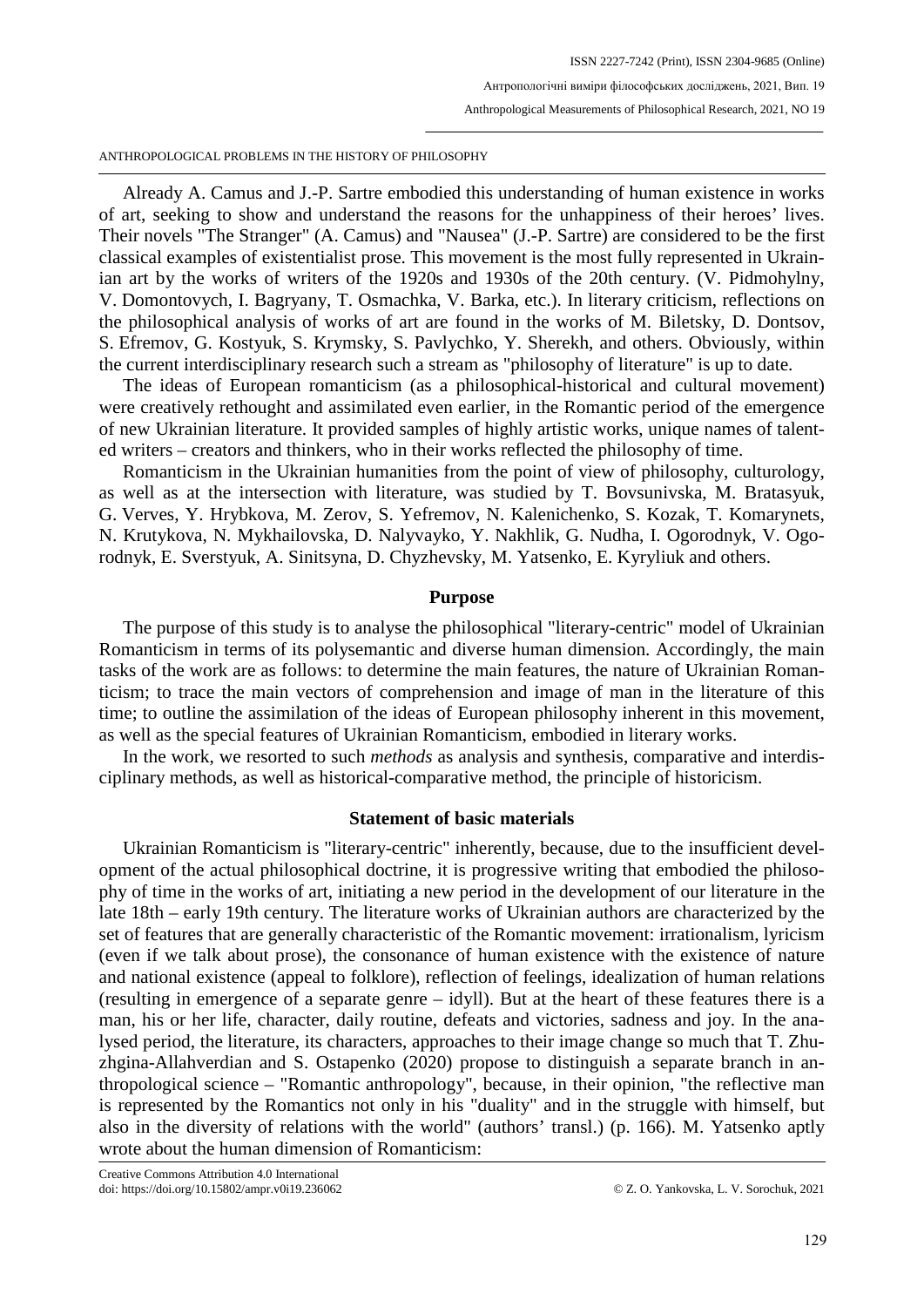Given the unity of the macrocosm and the microcosm (of man), Romanticism placed man at the centre of the intersection of world forces and laws, inseparable from nature, society, destiny and God as an eternal life force. Because man is a part of the all-encompassing nature and, thus, contains cosmic forces, he appears individually-valuable and unique with the autonomous psychic world. His consciousness is not limited to the realm of the mind, as the enlighteners claimed; the inner essence of man goes beyond the sphere of practical thinking into the realm of feelings, intuition, imagination, fantasy, which make it possible to comprehend all the richness of being, its highest harmony. (authors' transl.) (Yatsenko,

2005, p. 235)

In the works of the period under study, as indicated, the features of existentialism are already visible. Obviously, we can talk about the existential features (sensitivity and sensibility) of Ukrainian literature, starting with the "philosophy of the heart" in the teachings and works of H. Skovoroda. Some signs of cordocentrism can be traced in the works of writers of the Romantic era – the first half of the 19th century. (M. Gogol, P. Kulish, Anna Barvinok, T. Shevchenko). P. Yurkevich and P. Kulish embodied this in their philosophical works. L. Nazarevych (2008) noted that "the existential worldview is spiritually close to the mentality of Ukrainians, so its penetration into the Ukrainian cultural space was natural" (authors' transl.) (p. 9). Apparently, this is why its features are so organic in the literature of that time. Such "natural", we can say, genetic for Ukrainians cordocentrism in its essence presupposes, on the one hand, a close connection with the national cultural tradition, and on the other – inevitably determines anthropological studies, as man in this doctrine becomes the centre of the universe.

The period of Romanticism is enriched by national features. National liberation movements in Central and Eastern Europe influence the crystallization of "I-natio" and "We-natio" in the people's minds. The assertion of one's own identity, the interaction of the individual with the national team became the "face" of Romanticism, including the Ukrainian one, because man, as a bearer of individual worldview, according to V. Havrylenko (2020), "occupies a central place in shaping of the collective worldview", which "can be presented as an integrated phenomenon, because it is based on a combination of common worldviews of individuals" (authors' transl.) (p. 74).

The appeal of writers and thinkers to folklore, as the most perfect form and origin of the author's work, and to the man of the people as its creator, promotes awareness of individuality, which, according to S. Krymsky (2003), "forms the highest instance of human self – personality" (p. 35). Through images, meanings, symbols, archetypal structures of folk art, romantics for the

Creative Commons Attribution 4.0 International doi: https://doi.org/10.15802/ampr.v0i19.236062 © Z. O. Yankovska, L. V. Sorochuk, 2021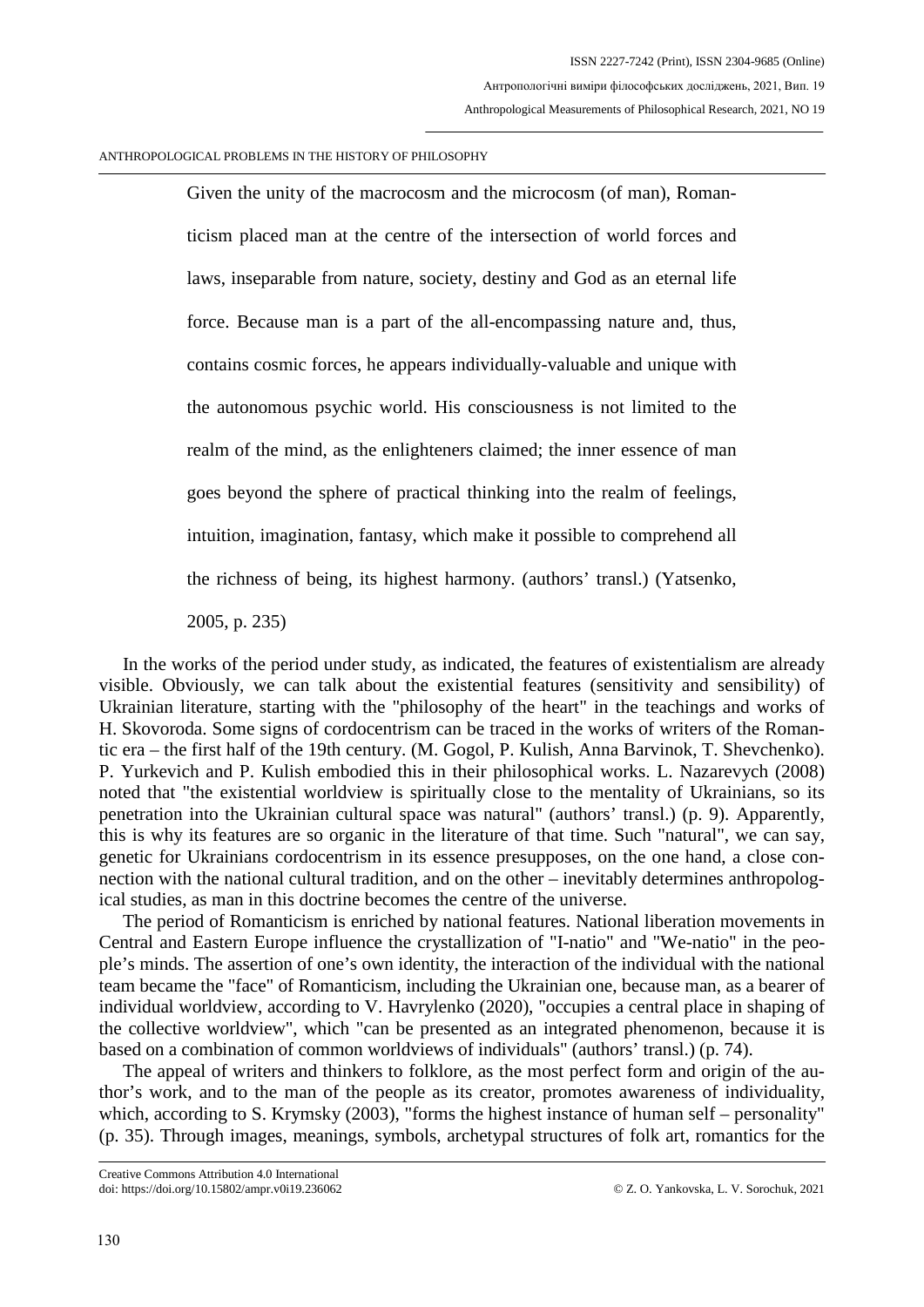first time turn to the problem of depicting the features of national identity and national existence of man. Their works are written in the Ukrainian vernacular (serving as a basis for the literary language), which serves as the most powerful identifier of such ethnicity. Therefore, we can agree with the opinion of T. Bovsunivska (1997) that "in the formation of romantic art an exceptional role was played by the focus on imitating the folk spirit", and "this required a deep penetration into folk culture, free operation of conceptual categories of its natural state, so the romantics focus on the study of folk poetry as the only lasting source of folk spirit" (authors' transl.) (p. 104). This opinion can be confirmed by the words of M. Yatsenko, who noted:

Being in the centre of universal existence, man in Romanticism breaks

out of the prose of everyday life, the mercantile interests of society, be-

cause empirical material life does not exhaust the limitless possibilities of

existence. Real life, full of freedom and beauty, is in the sphere of spirit

and nature. (authors' transl.) (Yatsenko, 2005, p. 236)

It is the desire of writers to convey this "folk spirit" that generated not only outstanding works, but also heroes, characters, real national "mega-images", such as Naum Drot (G. Kvitka-Osnovyanenko "Marusya" – Ukrainian sentimentalism is believed to be a stage of preromanticism), Colonel Shram, Kirill Tur (P. Kulish "The Black Council") and others. Next to them there are characters from the lowest social strata of the population, who embody the features of the archetypes of the Wise Old (Man of God from P. Kulish's novel "The Black Council"; Perebendya from the poetry of the same name by T. Shevchenko; old man from the stories "Mermaid" and "Homebody" by Hanna Barvinok; a number of similar images from the prose by O. Storozhenko), Mother (Katerina, Hanna from the poems by T. Shevchenko "Katerina" and "Naimychka").

Literally all-encompassing appeal of romantics to folk art, ethnography can be traced in various forms of ethnic culture; it has become a kind of standard, model, touchstone of the nation. As T. Bovsunivska (1997) noted: "In the age of Romanticism, the requirement to culture to be ethnoculture, to radiate positive nation-building factors is openly set. The virtual meaning of romantic culture was reduced to the assistance of the ethnos in its formation and reduplication" (authors' transl.) (p. 89).

During this period, "populism" and the reflection of the folk penetrates into all spheres of culture, all branches of artistic and creative activity: painting, music, etc., not to mention ethnography and folklore, which are in the process of becoming ethnographic humanities. Against this background, the publications of records of folklore works are very noticeable – they are collections of dumas, songs, fairy tales, legends (M. Tserteliev, M. Maksimovich, A. Metlinsky, O. Bodiansky, P. Lukashevich, etc.). Regarding the latter, M. Yatsenko (2005) noted that "for romantics an unsurpassed example of "organic" poetry, higher than the literature of the educated classes, is folklore, which embodies the national spirit, national characteristics as a manifestation of the wealth of the universe" (authors' transl.) (p. 236). In this, at first glance, colourful, but unified process, writers try to use, accumulate all the mentioned potential of the means, creatively rethinking the people's existence and the existence of the individual in all its manifestations. Be-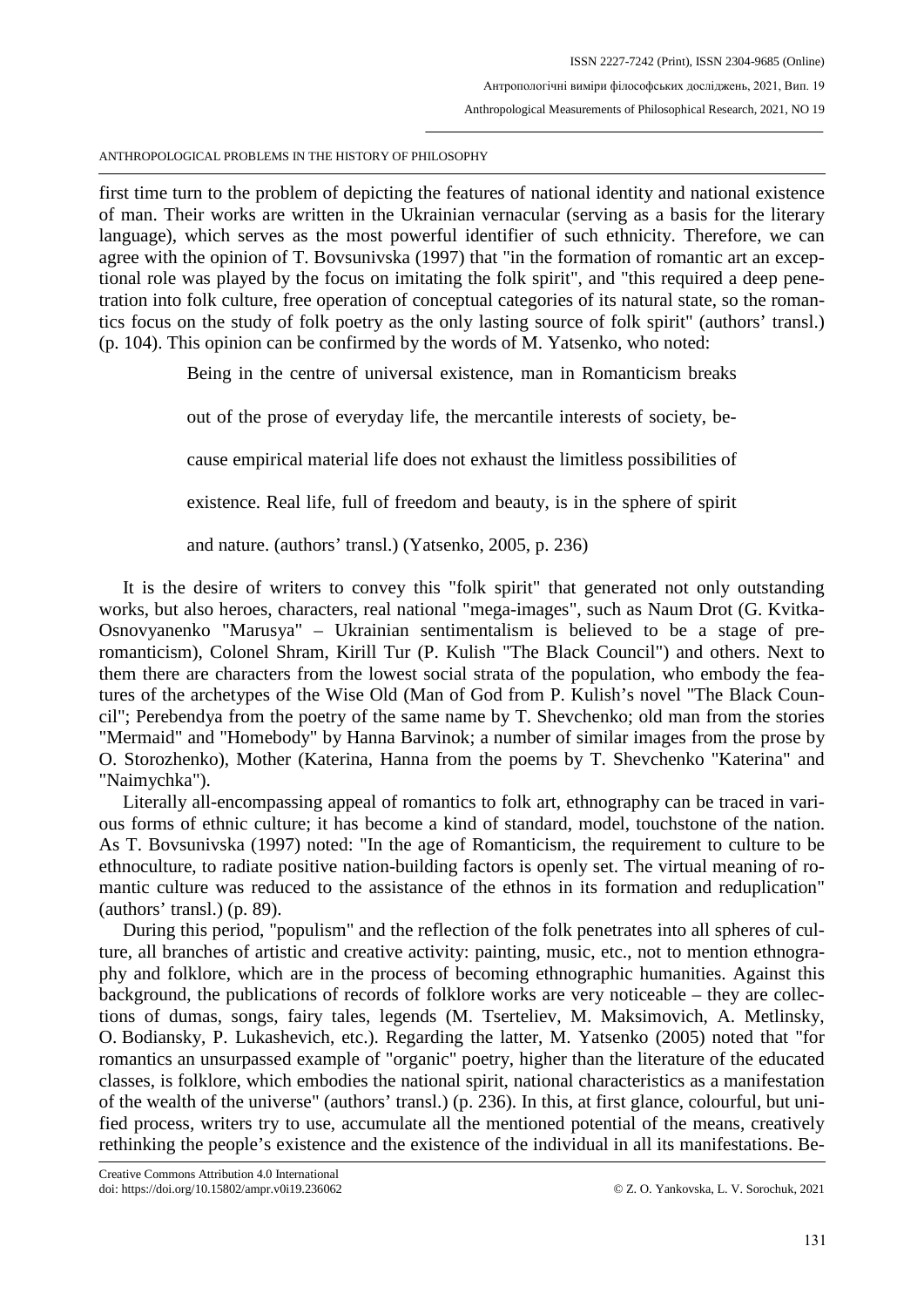ing essentially a synthetic art, literary creativity due to its mental-verbal and written forms accumulates all the achievements of time and reflects the existence of the people from different points of view at the level of the literary text. Addressing the origins and interpretation of this process, R. Markiv stressed that it is marked by

The greatest dynamics in the most important moments of the historical

existence of the people, during the intensified search for the appropriate

spiritual continuum, deep ideological basis for further progress of the

nation and the uniqueness of the national worldview, the expressiveness

of ideological, philosophical, moral and ethical values. In such periods,

the most developed forms of national or social consciousness are max-

imally consolidated in order to solve vital issues of the ethnos exist-

ence. (authors' transl.) (Markiv, 2013, pp. 20-21)

Fine literature in the Romantic era is very close to folk one. Folklore receptions can be traced in the author's work at the level of stylistics, transformation of the poetics of lyrical or prose text, images, motives, even plots. This creates a new Ukrainian literary tradition, within which, along with folklore and together with it, the folk worldview and, in general, the cultural experience of the ethnos are accumulated, preserved and broadcast. The creative activity of romantics affirms the rootedness of man in his land (homeland), history, language, culture.

The mark of folk character as "the immanent quality of national writing, which testifies to the ethno-mental and historical essence of each nation, recorded in its language, culture, psychology" (Kovaliv, 2007, p. 99) in Romanticism determines the appeal to history (historicism) and understanding the role of man in history, because, as noted by T. Bovsunivska (2001), "history can be only national, nationality – only historical" (p. 223). It was at this stage that P. Kulish's first historical stories ("Martin Gak") and the first Ukrainian historical novel "The Black Council" by the same author (a very significant work for this period), T. Shevchenko's poems "Haidamaki", "Kavkaz", as well as other deeply historical works, appeared. A. Sinitsyna (2002) noted that "this evidenced a step from Enlightenment cosmopolitanism to the area of national history, to the study of national culture specifics, reproduction of the originality of a nation, its historical and local identity" (authors' transl.) (p. 36). Sometimes, deeply immersed in the philosophical and historical outline of the work and using the biographical method, we can determine a certain relationship between the author and his characters, or at least his attitude to them. P. Kulish's novel "The Black Council" can be very revealing here again. Similar features can be traced between the author of the work and a thoroughly romantic character – Kyrylo Tur. But this is far from a prototype. The writer sympathizes with all his characters, except Bryukhovetsky and Hvyntivka. As Y. Nakhlik noted in more detail:

Creative Commons Attribution 4.0 International doi: https://doi.org/10.15802/ampr.v0i19.236062 © Z. O. Yankovska, L. V. Sorochuk, 2021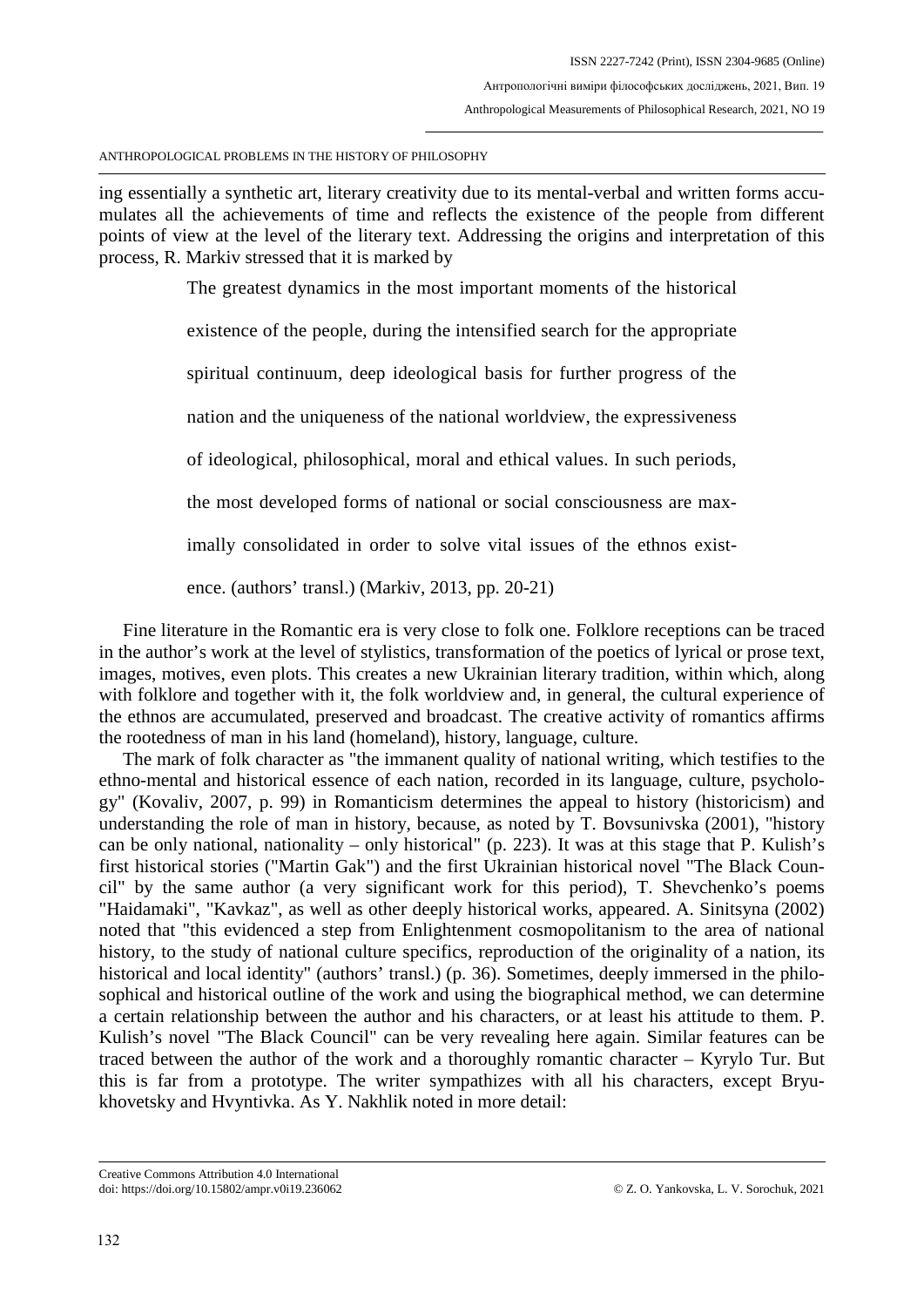He partially sympathizes with the positions of the main characters (Shram and Somko, the Man of God and Kyrylo Tur, Petro and Lesia), but with no one – completely. The author balances between different vectors: historical (Shram, Somko), ironic-historical, and ironic-worldly (Kyrylo Tur), spiritual-existential (Man of God) and hamlet-idyllic, patriarchalfamily (Petro, Lesia), giving preference to none of them. (authors' transl.) (Nakhlik, 2007, p. 117)

Characters of the novel, such as Hetman Somko and Colonel Shram, represent the state line (the role of the individual in history) in the novel, embodying the historical perspective of Ukraine. However, according to the final of the Nizhyn Council in 1663, this prospect remains unknown. Therefore, these heroes die, showing their successors a worthy example of how to fight for their land and state. At the forefront here, there is the so-called "farm" philosophy of P. Kulish, his idea of the archetypal "Hamlet-Home", which is embodied by Cherevan and his family. The priority of the constants "Home" and "Family" for the Ukrainian mentality and cultural tradition is confirmed by the ending of the novel, where the family idyll defines the patriarchal family as one of the greatest spiritual values of the people.

The image of the Man of God (kobzar) in P. Kulish's novel is both interesting and complex in terms of traditional features. On the one hand, it is thoroughly traditional, and on the other – "his image seems to demonstrate some resistance to this tradition by gaining a different, deeply philosophical meaning" (authors' transl.) (Yankovska, 2016, p. 324). The kobzar should be abstracted from political events by his blindness, however, walking "without a guide", he "sees" and knows more than others, gives sound advice, is aware of everything that happens among the Cossacks, rejoices, including with "his songs". He "seems to be a minor character, but he is not perceived at all as an artistic detail or a "background" image, a certain "decoration of time" or "filling of space". He appears where and when he is needed" (Yankovska, 2016, p. 324), which allows us to see the archetype of the Wise Old Man in him. The existentiality and transcendence of the Man of God vergers on "cosmopolitanism", but still he remains a unique character, deeply national in his time and space.

Thus, as an example, we have a completely different reading of the work, based on modern approaches to its analysis, a combination of multidisciplinary analysis, during which we can say, according to P. Ivanyshyn (2008), about "interpretation" and "reinterpretation" of texts (pp. 5-6). Bearing in mind the interpretation, the author relies on the judgment of H.-G. Gadamer, about the fact that the "historical life of the transmission […] is precisely the need for more and more new assimilations and interpretations". Regarding reinterpretation, he emphasizes that "the urgent need for interpretation arises when the semantic content of the recorded is controversial, and it is necessary to achieve a correct understanding of the message" (authors' transl.) (Ivanyshyn, 2008, p. 56). In this regard, the judgment of S. Kvit (2011) is also very correct, who noted: "Each new reading of a certain style in a different way actualizes for us the meaning of the work, giving it relevance and a new contextual sound" (authors' transl.) (pp. 94-95). In fact, such a reading of the work is carried out at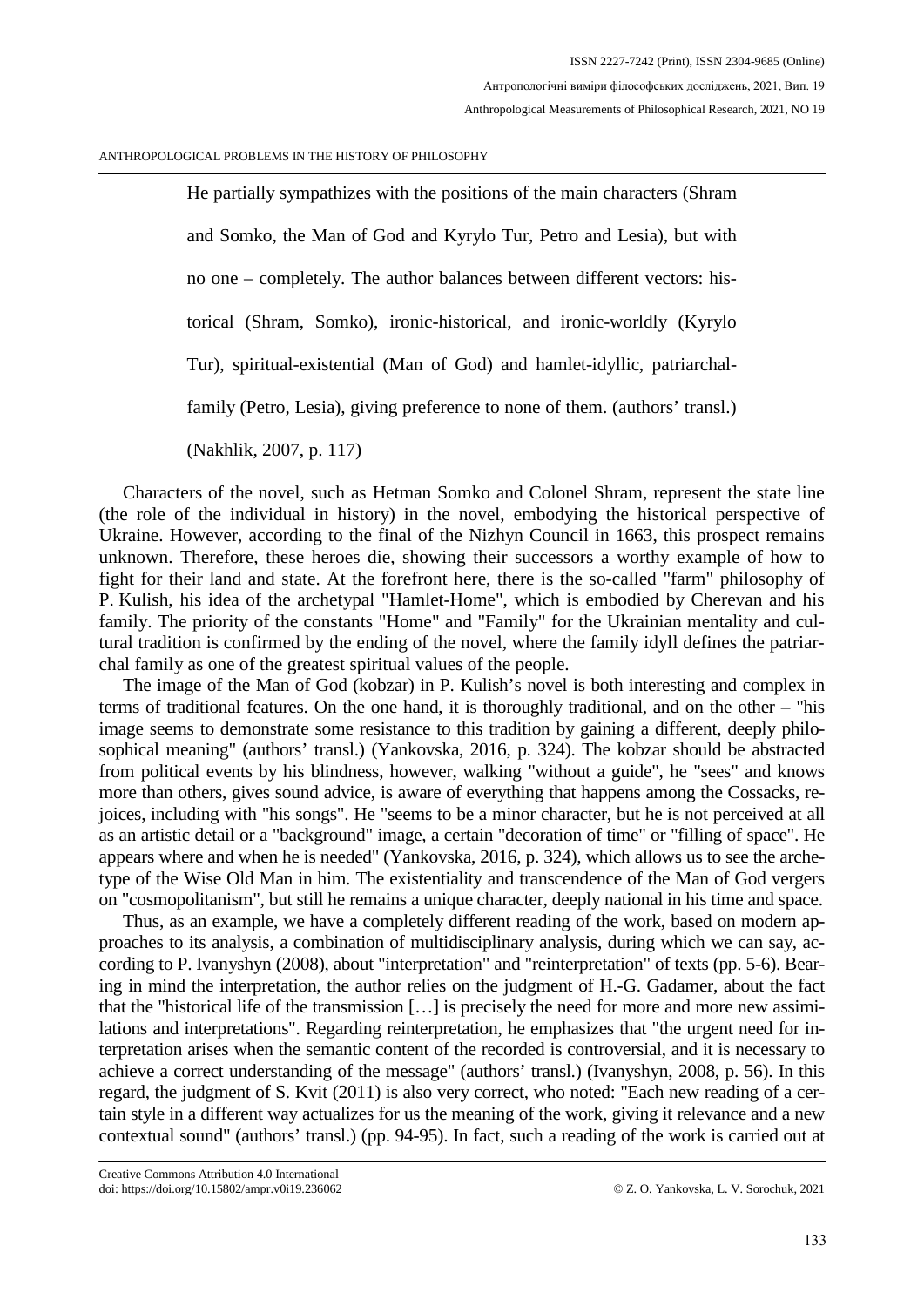the intersection of such humanities as philosophical and literary hermeneutics, as a result of which it becomes possible to decipher the philosophical views of the time by the literary text.

The complexity of Romanticism (especially in Ukraine) lies in the instability and diversity of philosophical views, the same affinity with the literary process, which is characterized by heterogeneity and synthesis of movements, styles, trends, groups, schools, search for a new word and method. T. Rudenko (2010) noted that "man for romantics is the greatest secret, a combination of diverse principles, the confrontation of which forms and develops the personality". According to the scientist, "romantics were the first to look at a person through the prism of his hidden desires, dreams, aspirations and ideals" (authors' transl.) (p. 65). This influenced in general the change of the essential basis and poetics of literary creativity.

Obviously, in the era of Romanticism, it is worth paying attention to the personality of an author, a writer, who, using the means of artistic creativity, transmitted the philosophy of time. In this regard, we can rely on the words of N. Kopystianska (2012), who noted: "Every era, every artistic direction, trend has a basis in the development of the philosophy of time and at the same time artists become co-creators of this basis, often its founders" (authors' transl.) (p. 35), which is especially evident in the analysed period, when the Ukrainian intelligentsia had to fight and prove the right to the existence of their language, culture, national identity. M. Skrynnyk (2008) emphasized that in this period, "according to the texts of Ukrainian romantics, individual identity is rooted in the national meta-narrative" (authors' transl.) (p. 4).

## **Originality**

Studies that reflect the main features of Romanticism (as a philosophical movement), which were embodied in the literary works of writers of the 18th – mid-19th century, mostly refer to the study of European literary tradition. Since Ukrainian Romanticism is basically purely "literarycentric", has its own features and vectors of formation and development, the novelty of this study is not only in selection and generalization of these features, but also in understanding the place of man in national philosophy and literature of this period.

## **Conclusions**

Thus, we can state that a man in the work and philosophy of the Romantics appears as a person who, realizing the temporality of his or her own existence, reflecting on the meaning of it, tries to find its spiritual meaning. Therein he or she sees the justification of his or her own life, the meaning of which is in axiological certainty. The main values in human life (apart from life as "self-worth") are the existentials of truth, goodness, freedom, love, honour, family. Failures to achieve them lead to suffering. It is through the "living through" these existentials that the individual is realized as a person. In self-affirmation, man in the philosophy and work of the Romantics goes through certain stages of "spiritual evolution", which are his or her choice. On the other hand, there is destiny (fate) and faith as constants, "what is given", "predetermined", which is often taken into account by the individual in the process of self-development. The writers saw in man a harmonious combination of natural and social, through which the person carries out his or her own national existence. In addition to the objective realities of the external world, in their works, Romantic writers appeal to the subjective, internal, spiritual, "ideal" world of the hero, who interacts with objective reality through his own system of values. At each level of development of the humanities and methodology of cognition, this allows for a different, new interpretation of these works. Retaining the national code as such, they remain relevant to this day.

Creative Commons Attribution 4.0 International doi: https://doi.org/10.15802/ampr.v0i19.236062 © Z. O. Yankovska, L. V. Sorochuk, 2021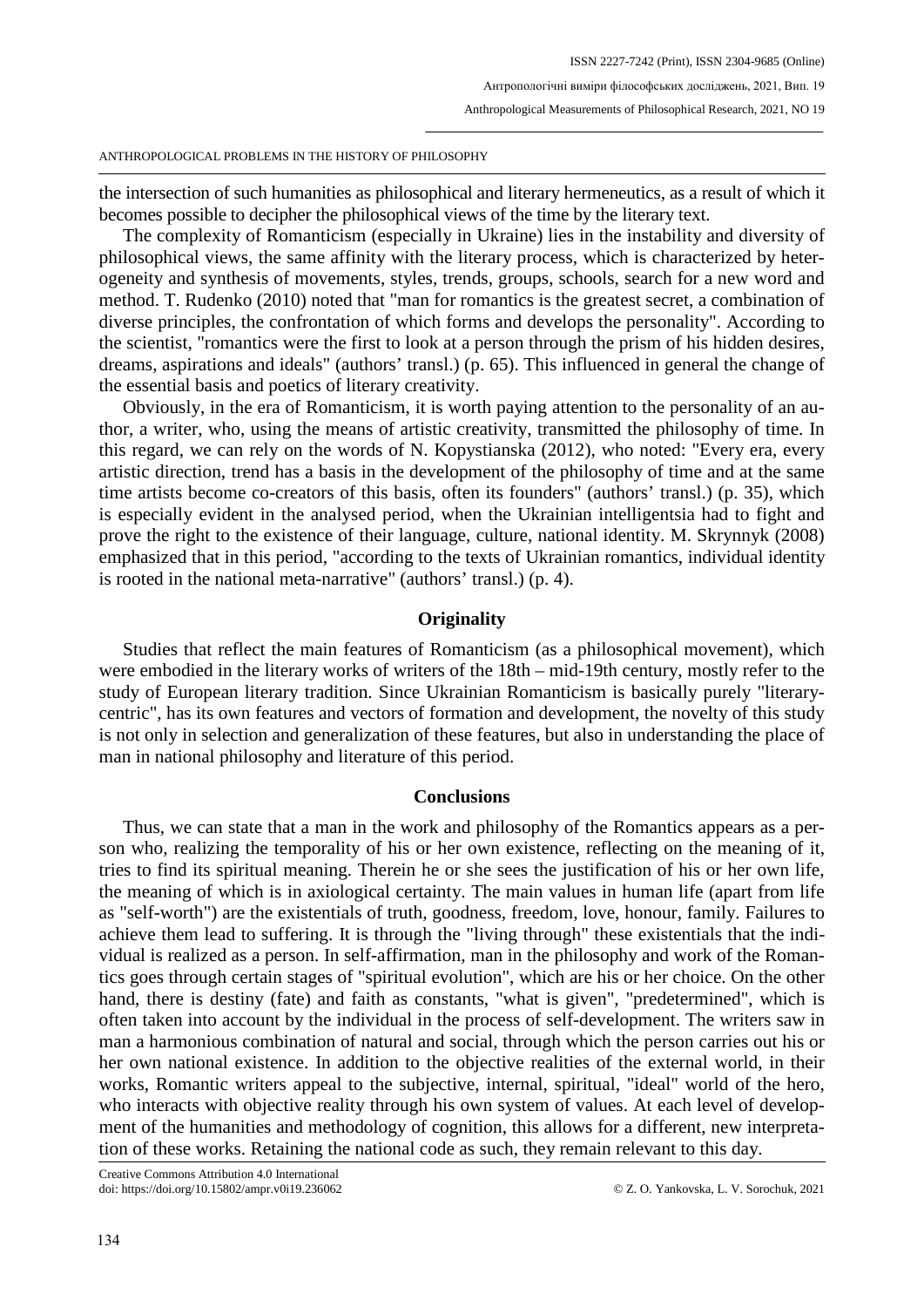Антропологічні виміри філософських досліджень, 2021, Вип. 19

Anthropological Measurements of Philosophical Research, 2021, NO 19

ANTHROPOLOGICAL PROBLEMS IN THE HISTORY OF PHILOSOPHY

#### **REFERENCES**

- Bohutskyi, Y. P., Andrushchenko, V. P., Bezvershuk, Z. O., & Novokhatko, L. M. (2007). *Ukrainska kultura v yevropeiskomu konteksti.* Kyiv: Znannia. (in Ukrainian)
- Bovsunivska, T. (1997). Etnohenez i teohenez. In *Fenomen ukrainskoho romantyzmu* (Pt. 1). Kyiv: IL NANU. (in Ukrainian)
- Bovsunivska, T. V. (2001). *Istoriia ukrainskoi estetyky pershoi polovyny ХІХ stolittia*. Kyiv: Vydavnychyi Dim "Buraho". (in Ukrainian)
- Busch, W. (1999). Klassizismus, Romantik und Historismus: Einführung*. Kunsthistorische Arbeitsblätter, 1*, 39-48. DOI: https://doi.org/10.11588/artdok.00001799 (in German)
- Havrylenko, V. V. (2020). Human as a carrier of the worldview: Individual and collective dimensions. *Anthropological Measurements of Philosophical Research, 18*, 62-75. DOI: https://doi.org/10.15802/ ampr.v0i18.210988 (in Ukrainian)
- Ivanyshyn, P. (2008). *Natsionalnyi sposib rozuminnia v poezii T. Shevchenka, Ye. Malaniuka, L. Kostenko*. Kyiv: Akademvydav. (in Ukrainian)
- Kopystianska, N. (2012). *Chas i prostir u mystetstvi slova*. Lviv: PAIS. (in Ukrainian)
- Kovaliv, Y. I. (2007). *Literaturoznavcha entsyklopediia* (Vol. 2). Kyiv: VTs "Akademiia". (in Ukrainian)
- Krymsky, S. (2003). *Zapyty filosofskykh smysliv*. Kyiv: PARAPAN. (in Ukrainian)
- Kvit, S. (2011). *Hermenevtyka styliu*. Kyiv: Vydavnychyi dim "Kyievo-Mohylianska akademiia". (in Ukrainian)
- Malyshivska, I. V., & Trotsenko, O. Y. (2018). Existentialist model of reality in the works of ukrainian writers of the early 20th century. *Precarpathian Bulletin of the Shevchenko Scientific Society Word, 4*(48), 222-232. (in Ukrainian)
- Markiv, R. (2013). *Folklor i literatura: Formy dialohu (Folkloryzm v ukrainskii literaturi kintsia ХІХ pochatku ХХ stolittia)*. Lviv: PAIS. (in Ukrainian)
- Nakhlik, Y. (2007). Svitohliad i tvorchist Panteleimona Kulisha*.* In *Panteleimon Kulish: Osobystist, pysmennyk, myslytel* (Vol. 2). Kyiv: Ukrainskyi pysmennyk. (in Ukrainian)
- Nazarevych, L. T. (2008). *Existentialism as philosophical and artistic aesthetic dominant idea of Ukrainian small prose of the late 19th – the early 20th century* (Dissertation thesis for obtaining the scientific degree of the Candidate of Philology). Ternopil Volodymyr Hnatiuk National Pedagogical University, Ternopil. (in Ukrainian)
- Rudenko, T. P. (2010). Osobystist u khudozhnii tvorchosti romantyzmu. Vzaiemozv'iazok filosofii i literatury. *Visnyk of National Technical University of Ukraine "Kyiv Polytechnic Institute". Philosophy. Psychology. Pedagogics, 3*, 65-69. (in Ukrainian)
- Sinitsyna, A. (2002). *Istoryko-filosofski idei ukrainskoho romantyzmu (Panteleimon Kulish, Mykola Kostomarov)*. Lviv: LNB im. V. Stefanyka NAN Ukrainy. (in Ukrainian)
- Skrynnyk, M. A. (2008). *Existential senses of national identity in Ukrainian romanticism* (Dissertation thesis for obtaining the scientific degree of the Doctor of Philosophy). Ivan Franko National University of Lviv, Lviv. (in Ukrainian)
- Stetsenko, V. (2010). Existentialism as "the philosophy of a man" of the 20<sup>th</sup> century. *Socio-humanitarian Problems of Person, 4*, 44-54. (in Ukrainian)
- Yankovska, Z. (2016). *Folkloryzm ukrainskoi romantychnoi prozy.* Lviv: NVF "Ukrainski tekhnolohii". (in Ukrainian)
- Yatsenko, M. T. (2005). Romantyzm. In *Istoriia ukrainskoi literatury XIX stolittia* (Vol. 1, pp.230-285). Kyiv: Lybid. (in Ukrainian)
- Zhuzhgina-Allahverdian, T. N., & Ostapenko, S. A. (2020). Romantic human study: Peculiarities of personality philosophy in the literature of the 1820-1830-ies. *Anthropological Measurements of Philosophical Research, 18*, 155-167. DOI: https://doi.org/10.15802/ampr.v0i18.221425 (in Ukrainian)

#### LIST OF REFERENCE LINKS

Богуцький Ю. П., Андрущенко В. П., Безвершук Ж. О., Новохатько Л. М. *Українська культура в європейському контексті*. Київ : Знання, 2007. 679 с.

Бовсунівська Т*. Феномен українського романтизму*. Ч. 1: Етногенез і теогенез. Київ : ІЛ НАНУ, 1997. 154 с.

Бовсунівська Т*.* В*. Історія української естетики першої половини ХІХ століття*. Київ : Видавничий Дім "Бураго", 2001. 344 с.

Creative Commons Attribution 4.0 International doi: https://doi.org/10.15802/ampr.v0i19.236062 © Z. O. Yankovska, L. V. Sorochuk, 2021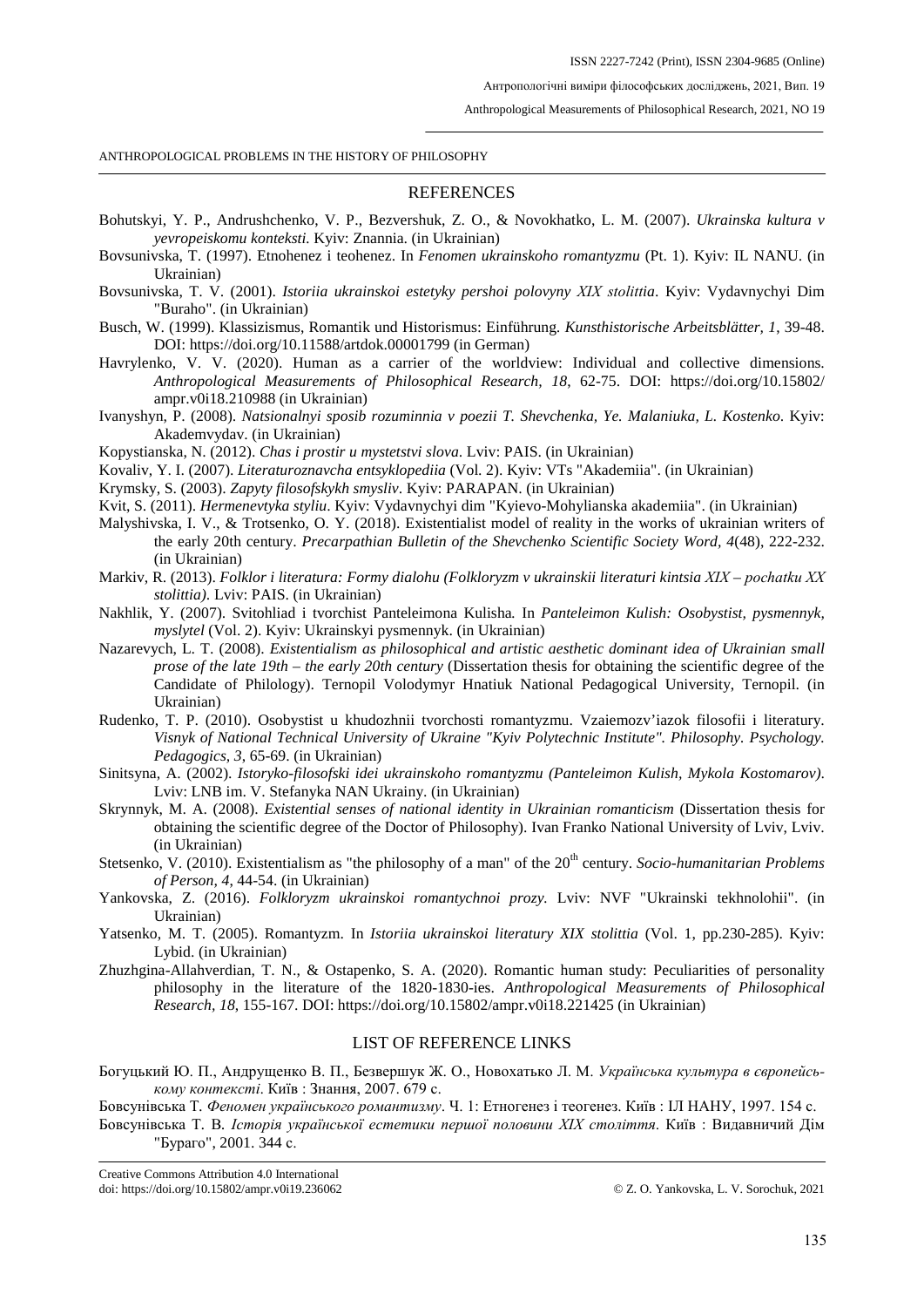Антропологічні виміри філософських досліджень, 2021, Вип. 19

Anthropological Measurements of Philosophical Research, 2021, NO 19

ANTHROPOLOGICAL PROBLEMS IN THE HISTORY OF PHILOSOPHY

- Busch, W. Klassizismus, Romantik und Historismus: Einführung*. Kunsthistorische Arbeitsblätter*. 1999. Heft 1. S. 39–48. DOI: https://doi.org/10.11588/artdok.00001799
- Havrylenko V. V. Human as a carrier of the worldview: individual and collective dimensions. *Anthropological Measurements of Philosophical Research*. 2020. No. 18. P. 62–75. DOI: https://doi.org/10.15802/ ampr.v0i18.210988
- Іванишин П. *Національний спосіб розуміння в поезії Т. Шевченка, Є. Маланюка, Л. Костенко*. Київ : Академвидав, 2008. 392 с.
- Копистянська Н*. Час і простір у мистецтві слова*. Львів : ПАІС, 2012. 344 с.
- *Літературознавча енциклопедія* : у 2 т. / автор-укл. Ю. І. Ковалів. Київ : ВЦ "Академія", 2007. Т. 2. 624 с.
- Кримський С. *Запити філософських смислів*. Київ : ПАРАПАН, 2003. 240 с.
- Квіт С. *Герменевтика стилю*. Київ : Видавничий дім "Києво-Могилянська академія", 2011. 143 с.
- Малишівська І. В., Троценко О. Я. Екзистенціалістська модель дійсності у творах українських письменників початку ХХ століття. *Прикарпатський вісник НТШ Слово*. 2018. № 4 (48). C. 222–232.
- Марків Р. Фольклор і література: форми діалогу (Фольклоризм в українській літературі кінця XIX почат*ку ХХ століття)*. Львів : ПАІС, 2013. 288 с.
- Нахлік Є. *Пантелеймон Куліш: особистість, письменник, мислитель* : у 2 т. Т. 2: Світогляд і творчість Пантелеймона Куліша. Київ : Український письменник, 2007. 462 с.
- Назаревич Л. Т. *Екзистенційність як філософська та художньо-естетична домінанта української малої прози кінця ХІХ – початку ХХ століття* : автореф. дис. … канд. філол. наук. Терноп. нац. пед. ун-т ім. В. Гнатюка. Тернопіль, 2008. 20 с.
- Руденко Т. П. Особистість у художній творчості романтизму. Взаємозв'язок філософії і літератури. *Вісник НТУУ "КПІ". Філософія. Психологія. Педагогіка.* 2010. Вип. 3. С. 65–69.
- Сініцина А. *Історико-філософські ідеї українського романтизму (Пантелеймон Куліш, Микола Костомаров)*. Львів : ЛНБ ім. В. Стефаника НАН України, 2002. 160 с.
- Скринник М. А. *Буттєві смисли національної ідентичності в українському романтизмі* : автореф. дис. *…* д-ра філос. наук. Львів. нац. ун-т ім. І. Франка. Львів, 2008. 39 с.
- Стеценко В. Екзистенціалізм як "філософія людини" ХХ сторіччя. *Соціогуманітарні проблеми людини*. 2010. № 4. С. 44–54.
- Янковська Ж. *Фольклоризм української романтичної прози*. Львів : НВФ "Українські технології", 2016. 610 с.
- Яценко М. Т. Романтизм. *Історія української літератури ХІХ століття*. Київ : Либідь, 2005. Т. 1. С. 230–285.
- Zhuzhgina-Allahverdian T. N., Ostapenko S. A. Romantic human study: peculiarities of personality philosophy in the literature of the 1820–1830-ies. *Anthropological Measurements of Philosophical Research*. 2020. No. 18. P. 155–167. DOI: https://doi.org/10.15802/ampr.v0i18.221425

Ж. О. ЯНКОВСЬКА<sup>1\*</sup>, Л. В. СОРОЧУК<sup>2\*</sup>

<sup>1\*</sup>Національний університет "Острозька академія" (Острог, Україна), ел. пошта zanna.malva@gmail.com,<br>ORCID 0000-0002-7846-2796

 $2^*$ Київський національний університет імені Тараса Шевченка (Київ, Україна), ел. пошта LVS1166@ukr.net, ORCID 0000-0003-0478-356X

# **Антропологічний вимір філософської "літературоцентричної" моделі українського романтизму**

**Мета.** Романтизм як напрям розвинувся в Німеччині, звідки, ставши у ХVІІІ–ХІХ ст. філософією часу, поширився в усі країни Європи. "Рухомість" романтичної доктрини, її різноманітність, іноді суперечливість поглядів, ставлення до людини як вільної, гармонійної, творчої особистості зумовили сприйнятливість цього напряму етносами, відмінними за своїм характером і ментальністю. Його ідеї знайшли широкий відгук в Україні з її "кордоцентричним" типом культури саме на початку ХІХ ст. Оскільки особливістю "українського романтизму" був його "літературоцентричний" характер, то мета цього дослідження – проаналізувати та осмислити місце людини в національній філософії й літературі зазначеного періоду. Відповідно, головними завданнями праці є: визначити основні ознаки, характер українського романтизму; простежити головні вектори осмислення й зображення людини в літературі цього часу. **Теоретичний базис.** Ідеї європейського ро-